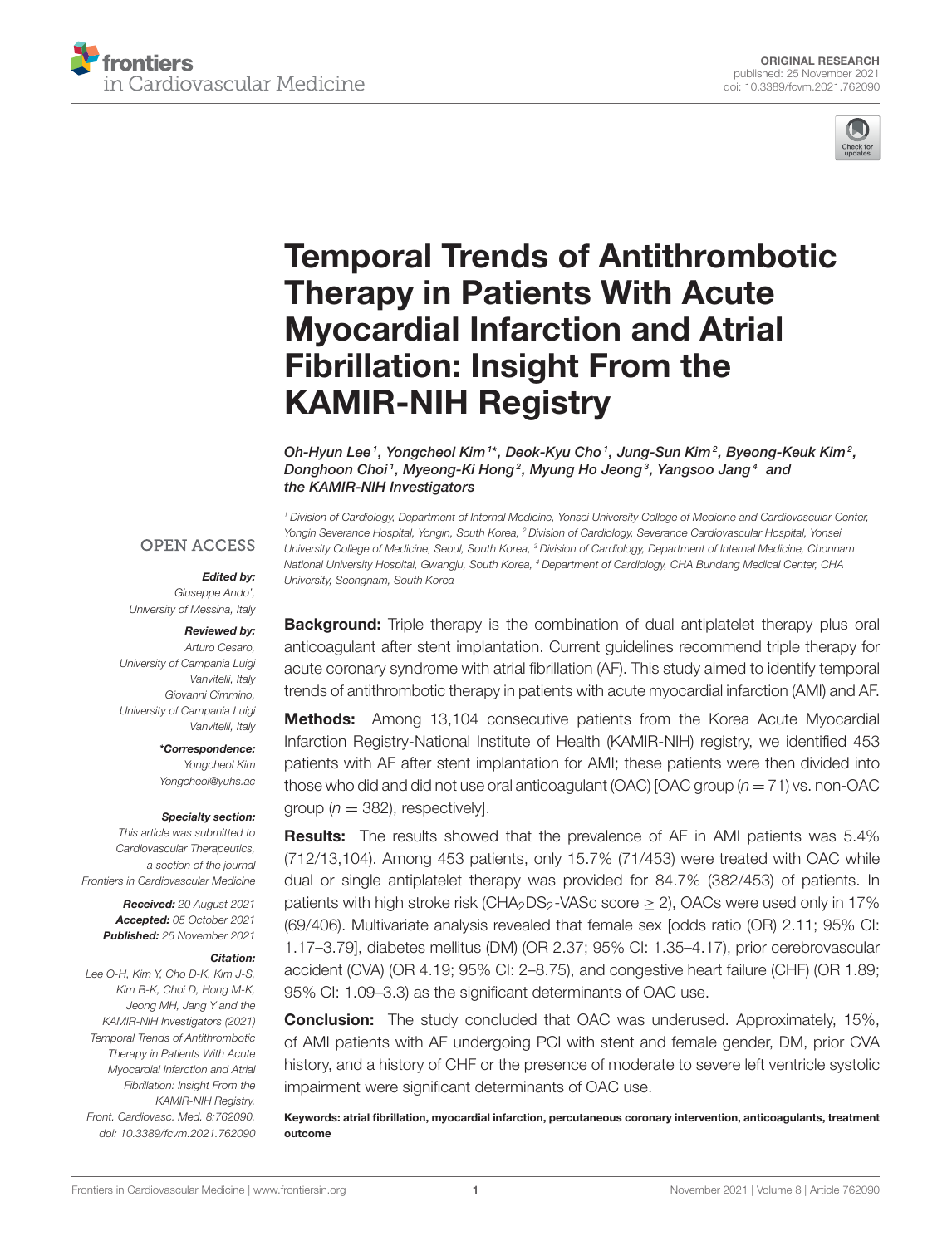### INTRODUCTION

Atrial fibrillation is the most common arrhythmia and is associated with increased morbidity and mortality, including thromboembolic events [\(1\)](#page-7-0). The prevalence of atrial fibrillation (AF) is increasing globally and has been projected to increase to 5.6 million individuals in the USA by the year 2050 and 8.8 million adults over 55 years in Europe by the year 2060, indicating substantial public health and economic burden [\(2\)](#page-7-1). AF is associated with an increased risk of acute myocardial infarction (AMI) and the presence of AF during AMI has been associated with a worse prognosis  $(3, 4)$  $(3, 4)$ .

In AF patients, oral anticoagulant (OAC) is required to reduce the risk of thromboembolic events, whereas antiplatelet therapy is essential to prevent thrombotic events, including stent thrombosis, in patients with ischemic heart disease undergoing percutaneous coronary intervention (PCI). However, there are concerns regarding the major bleeding due to the intensive combination antithrombotic therapy [\(5,](#page-7-4) [6\)](#page-7-5). Thus, current guidelines recommend that early cessation of aspirin and continuation of dual antithrombotic therapy with an OAC plus clopidogrel up to 6–12 months in patients with AF at increased risk of stroke (CHA<sub>2</sub>DS<sub>2</sub>-VASc score  $\geq$  2) who have undergone PCI with stent implantation for ischemic heart disease [\(7,](#page-7-6) [8\)](#page-7-7).

However, despite the recommendations of the current guidelines, a previous nationwide population-based study reported that only 22.7% of patients received triple therapy, i.e., the combination of dual antiplatelet therapy (DAPT) plus OAC, after PCI although 96.2% of them were indicated for anticoagulation [\(9\)](#page-7-8). Until now, there is a paucity of data regarding the status of anticoagulant usage in AF patients who underwent PCI with stent implantation for AMI. Therefore, this study aimed to identify the trends in OAC usage patterns and the variables associated with the use of OAC from the real world in patients with AF presenting AMI who underwent PCI with stent implantation.

# MATERIALS AND METHODS

### Study Design and Subjects

The study population in the current study was selected from the Korea Acute Myocardial Infarction Registry-National Institute of Health (KAMIR-NIH) registry, a nationwide prospective multicenter registry of patients with AMI in the Republic of Korea without any exclusion criteria. Furthermore, 20 tertiary university hospitals with facilities for primary PCI and onsite cardiac surgery participated in this registry. The detailed study protocol has been previously published [\(10\)](#page-7-9). After discharge, clinical follow-up was carried out by patient visits or telephone interviews at 6 and 12 months. All data were assessed by independent clinical research coordinators using a web-based case report form on the internet-based Clinic Research and Trial management system. Clinical outcomes were monitored and centrally adjudicated by an independent event adjudication committee.

Among the consecutive patients with AMI enrolled from November 2011 to December 2015, we excluded the patients who died during the hospitalization for AMI and patients who were lost to follow-up during the 1-year follow-up period.

This study complied with the provisions of the Declaration of Helsinki. The study protocol was approved by the Institutional Review Board of each participating center. The approval number was CNUH-2011-172 at Chonnam National University Hospital. All patients provided written informed consent.

<span id="page-1-0"></span>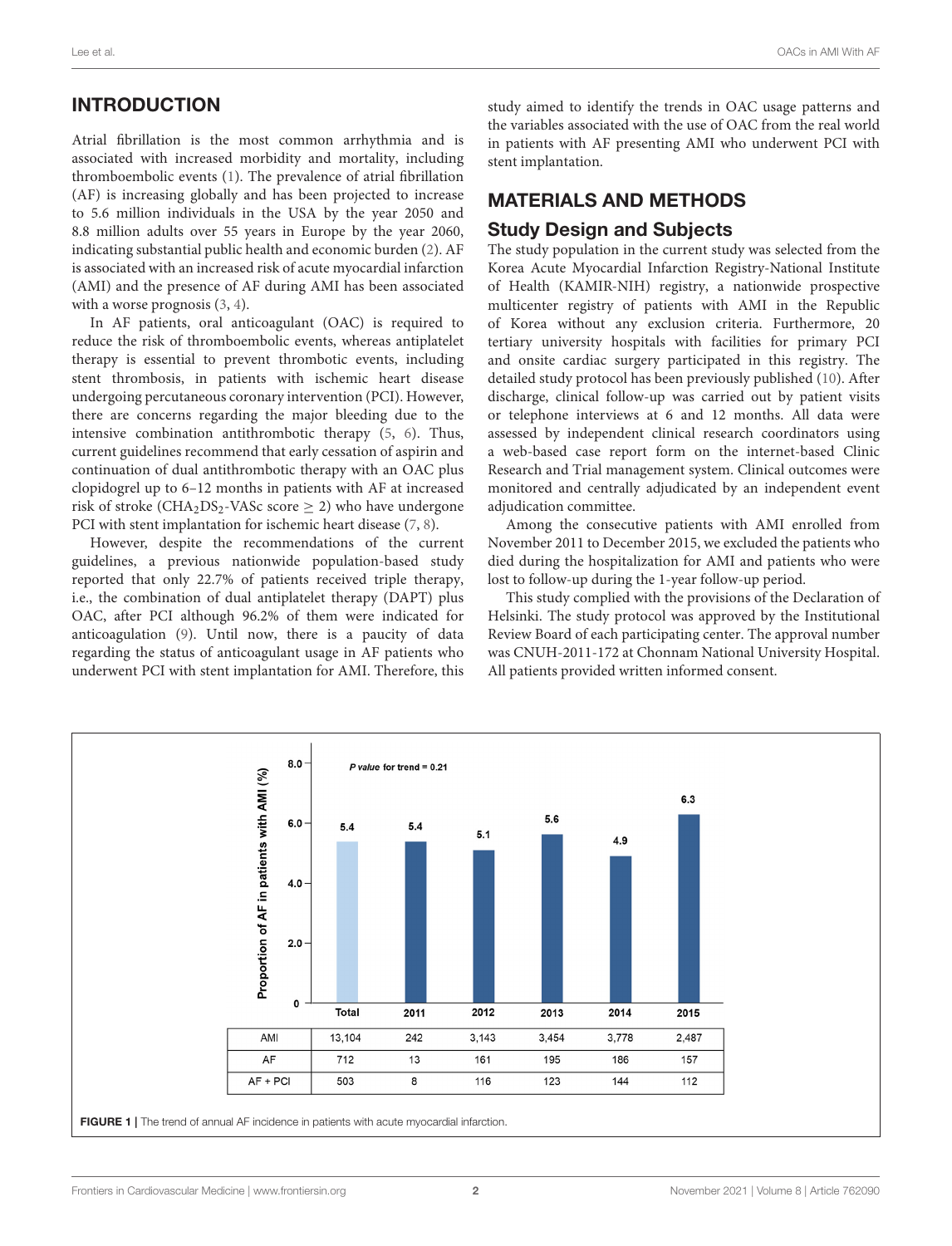### **Definitions**

Congestive heart failure (CHF)/left ventricular dysfunction, hypertension, age  $\geq$ 75 years (doubled), diabetes, stroke (doubled)-vascular disease, 65–74 years of age, and sex category (female)  $[CHA<sub>2</sub>DS<sub>2</sub>-VASC]$ . Score was calculated for all patients [\(8,](#page-7-7) [11\)](#page-7-10). In this score, the C was defined as the history of congestive heart failure (CHF) or the presence of moderate to severe LV systolic impairment [left ventricular ejection fraction  $(LVEF)$  < 40%] on transthoracic echocardiography. According to a major criterion of the Academic Research Consortium for High Bleeding Risk (ARC-HBR), anemia and thrombocytopenia were defined as the hemoglobin level  $\langle 11 \text{ g/d} \rangle$  and platelet count <  $100 \times 10^9$ /L, respectively [\(12\)](#page-7-11). Severe chronic kidney disease was defined as a severe or end-stage renal disease, with an estimated glomerular filtration rate (eGFR) < 30 ml/min [\(12\)](#page-7-11).

### Statistical Analysis

Normally distributed continuous variables are expressed as M ± SD. All categorical variables were presented as numbers with percentile values. Time-to-event data are presented using Kaplan-Meier estimates. The hazard ratios (HR) with 95% CI were estimated from a Cox proportional hazards model. To identify the determinants for the use of OAC, we performed univariate and multivariate analyses. Any variable with a  $p <$ 0.10 on univariate analysis was included in the multivariate models. Comparison of clinical outcomes between two groups was assessed after adjustment for multiple risk factors using the logistic regression model with the inverse probability of treatment weighting (IPTW). All statistical analyses were performed with SPSS statistical software (SPSS version 25 for Windows; IBM Corp., Armonk, NY, USA).

### RESULTS

Among the entire 13,104 patients from the KAMIR-NIH registry, the prevalence of AF was 5.4% (712/13, 104) and the trend of annual AF incidence in patients with AMI was stable (p-value for trend = 0.21) (**[Figure 1](#page-1-0)**). Of these patients, 17% (121/712) patients have been newly diagnosed AF after AMI. A total of 453 eligible patients with AF and AMI treated with stent implantation were analyzed. The mean age was  $68.5 \pm 12$  years (range: 37– 92 years), and 337 (74.4%) of the patients were men. The mean CHA<sub>2</sub>DS<sub>2</sub>-VASc Score was  $3.7 \pm 1.7$ .

Among 453 patients who underwent PCI with stent implantation successfully and were discharged, only 15.7% of patients were treated with OAC although 89.6% of them were indicated for anticoagulation (CHA<sub>2</sub>DS<sub>2</sub>-VASc score  $\geq$  2). The study population was classified into two groups according to the OAC usage after stent implantation as follows: patients who used OAC according to the clinical guidelines ( $n = 71, 15.7%$ ) and did not use OAC ( $n = 382, 84.3\%$ ) (**[Supplementary Figure 1](#page-6-0)**). Baseline characteristics of the study population are presented in **[Table 1](#page-2-0)**. Compared with patients treated without OAC, those using OAC were higher rates of female, diabetes mellitus, current smoker, a history of cerebrovascular accident, and moderate to severe left ventricular systolic dysfunction. Aspirin and clopidogrel were used more frequently in OAC groups, while <span id="page-2-0"></span>TABLE 1 | Baseline characteristics.

| Characteristics                    | OAC<br>$(n = 71)$   | No OAC<br>$(n = 382)$ | p-value   |
|------------------------------------|---------------------|-----------------------|-----------|
| Age, years                         | $70.6\pm10.5$       | $68.1 \pm 12.3$       | 0.08      |
| Female gender                      | 27 (38.0)           | 89 (23.3)             | 0.01      |
| Height, cm                         | $163.2 \pm 9.1$     | $165.2 \pm 8.6$       | 0.08      |
| Weight, kg                         | $65.2 \pm 10.9$     | $65.3 \pm 11.78$      | 0.95      |
| Body mass index, kg/m <sup>2</sup> | $24.3 \pm 2.0$      | $23.8 \pm 3.5$        | 0.24      |
| Hypertension                       | 49 (69.0)           | 217 (56.8)            | 0.06      |
| Diabetes mellitus                  | 33 (46.5)           | 88 (23.0)             | < 0.01    |
| Dyslipidemia                       | 9(12.7)             | 26(6.8)               | 0.09      |
| Current smoking                    | 11(15.5)            | 133 (34.8)            | < 0.01    |
| Prior myocardial infarction        | 6(8.5)              | 27(7.1)               | 0.68      |
| Prior cerebrovascular accident     | 17 (23.9)           | 23(6.0)               | ${<}0.01$ |
| Prior congestive heart failure     | 5(7.0)              | 12(3.1)               | 0.16      |
| <b>Clinical presentation</b>       |                     |                       |           |
| <b>NSTEMI</b>                      | 38 (53.5)           | 163 (42.7)            | 0.09      |
| <b>STEMI</b>                       | 33 (46.5)           | 219 (57.3)            |           |
| Killip class 3/4                   | 17 (23.9)           | 86 (22.5)             | 0.79      |
| LVEF, %                            | $47.3 \pm 11.7$     | $51.0 \pm 10.7$       | 0.01      |
| LVEF $\leq 40\%$                   | 22 (31.0)           | 53 (13.9)             | < 0.01    |
| Vital sign                         |                     |                       |           |
| Systolic BP, mmHg                  | $122.5 \pm 29.6$    | $119.3 \pm 34.1$      | 0.46      |
| Diastolic BP, mmHg                 | $76.1 \pm 20.1$     | $72.8 \pm 21.2$       | 0.23      |
| Heart rate, beats per min          | $88.6 \pm 20.6$     | $81.3 \pm 27.2$       | 0.01      |
| <b>Laboratory findings</b>         |                     |                       |           |
| Peak troponin I, pg/ml             | $47.0 \pm 76.4$     | $51.0 \pm 84.6$       | 0.73      |
| Total cholesterol, mg/dL           | $151.5 \pm 48.5$    | $168.2 \pm 39.0$      | 0.01      |
| Triglyceride, mg/dL                | $104.0 \pm 64.8$    | $117.2 \pm 81.5$      | 0.22      |
| HDL-cholesterol, mg/dL             | $41.4 \pm 13.7$     | $42.9 \pm 12.0$       | 0.39      |
| LDL-cholesterol, mg/dL             | $95.1 \pm 38.3$     | $103.7 \pm 35.5$      | 0.08      |
| Creatinine, mg/dL                  | $1.2 \pm 1.5$       | $1.2 \pm 0.9$         | 0.91      |
| Hemoglobin, g/dL                   | $13.5 \pm 2.1$      | $13.8 \pm 2.1$        | 0.35      |
| Platelet count, $10^3/\mu L$       | $219.3 \pm 63.6$    | $213.7 \pm 60.0$      | 0.47      |
| CRP, mg/L                          | $1.7 \pm 4.3$       | $1.9 \pm 7.6$         | 0.85      |
| NT-proBNP, pg/mL                   | $4195.7 \pm 5662.6$ | 4007.1 $\pm$ 12351.7  | 0.91      |
| <b>Discharge medication</b>        |                     |                       |           |
| Aspirin                            | 68 (95.8)           | 381 (99.7)            | 0.01      |
| $P2Y_{12}$ inhibitor               | 70 (98.6)           | 378 (99.0)            | 0.58      |
| Clopidogrel                        | 64 (90.1)           | 288 (75.4)            | < 0.01    |
| Prasugrel                          | 3(4.2)              | 30(7.9)               | 0.45      |
| Ticagrelor                         | 3(4.2)              | 60 (15.7)             | < 0.01    |
| ACEi or ARB                        | 59 (83.1)           | 299 (78.3)            | 0.36      |
| Beta-blocker                       | 55 (77.5)           | 315 (82.5)            | 0.32      |
| Calcium channel blocker            | 5(14.7)             | 29 (7.6)              | 1.00      |
| <b>Statin</b>                      | 63 (88.7)           | 360 (94.2)            | 0.09      |

*Data are presented as the Mean* ± *SD or number (%).*

*OAC, oral anticoagulant; NSTEMI, non-ST-segment elevation myocardial infarction; STEMI, ST-segment elevation myocardial infarction; LVEF, left ventricular ejection fraction; BP, blood pressure; HDL, high-density lipoprotein; LDL, low-density lipoprotein; CRP, C-reactive protein; NT-proBNP, N-terminal pro-B-type Natriuretic peptide; ACEi, angiotensin-converting enzyme inhibitor; ARB, angiotensin receptor blocker.*

ticagrelor was used more often in the non-OAC group than in the OAC group. Other baseline characteristics were comparable between the two groups.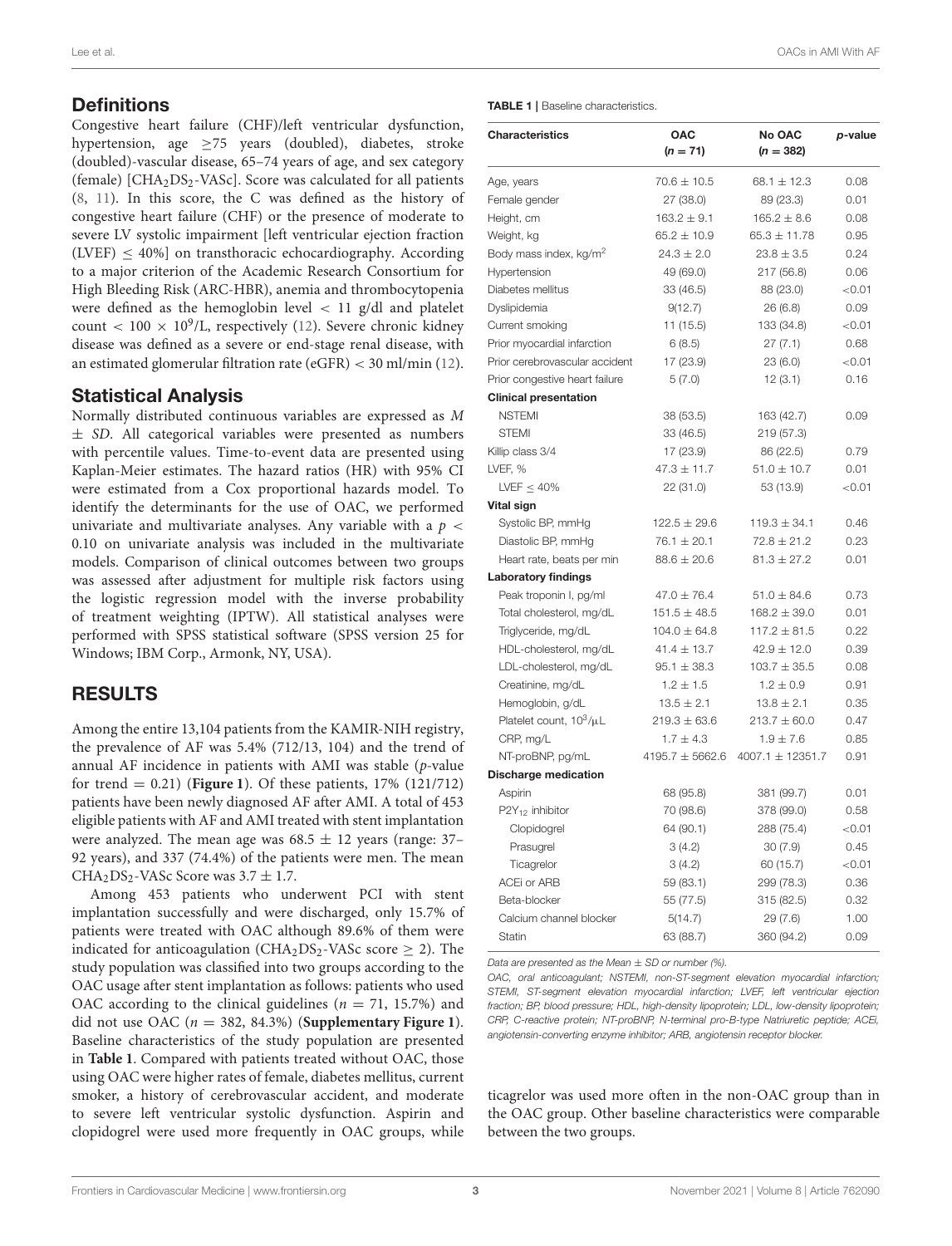#### <span id="page-3-0"></span>TABLE 2 | Detailed information on antithrombotic therapy.

| <b>Characteristics</b>                     | <b>OAC</b> |                             | No OAC      |
|--------------------------------------------|------------|-----------------------------|-------------|
|                                            | $(n = 71)$ |                             | $(n = 382)$ |
| Triple therapy                             | 67 (94.4)  | Dual antiplatelet therapy   | 378 (99.0)  |
| $OAC + Aspirin + Clopipdoqrel$             | 61 (85.9)  | Aspirin + Clopipdogrel      | 288 (75.4)  |
| $OAC + Aspirin + Prasugrel$                | 3(4.2)     | Aspirin + Prasugrel         | 30(7.9)     |
| $OAC + Aspirin + Ticaqrelor$               | 3(4.2)     | Aspirin $+$ Ticagrelor      | 60 (15.7)   |
| $OAC + \text{single antiplatedet therapy}$ | 4(5.6)     | Single antiplatelet therapy | 4(1.0)      |
| $OAC + Aspirin$                            | 1(1.4)     | Aspirin                     | 4(1.0)      |
| $OAC + Clopido$                            | 3(4.2)     | Clopidogrel                 | $\circ$     |
| OAC monotherapy                            | 0          | No antithrombotic therapy   | $\circ$     |

*Data are presented as the number (%). OAC, oral anticoagulant.*

<span id="page-3-1"></span>TABLE 3 | Changes of antithrombotic trends between discharge and 12-month follow-up visit.

|                                                                                              | $N = 453$  | <b>Medication at 12-month</b> | $N = 453$  |
|----------------------------------------------------------------------------------------------|------------|-------------------------------|------------|
| Triple therapy                                                                               | 67 (14.8)  | Triple therapy                | 46 (10.2)  |
| Dual therapy                                                                                 | 4(0.9)     | Dual therapy                  | 11 $(2.4)$ |
| OAC monotherapy                                                                              | 0          | OAC monotherapy               | 14(3.1)    |
| Dual antiplatelet therapy                                                                    | 378 (83.4) | Dual antiplatelet therapy     | 288 (63.6) |
| Single antiplatelet therapy                                                                  | 4(0.9)     | Single antiplatelet therapy   | 48 (10.6)  |
| No antithrombotic therapy                                                                    | 0          | No antithrombotic therapy     | 5(1.1)     |
|                                                                                              |            | No available data             | 41(9.1)    |
| Detail changes of antithrombotic trends in patients treated with triple therapy at discharge |            |                               |            |
| Triple therapy                                                                               | 67 (14.8)  | Triple therapy                | 39 (58.2)  |
|                                                                                              |            | Dual therapy                  | 6(9.0)     |
|                                                                                              |            | OAC monotherapy               | $\circ$    |
|                                                                                              |            | Dual antiplatelet therapy     | 13 (19.4)  |
|                                                                                              |            | Single antiplatelet therapy   | 2(3.0)     |
|                                                                                              |            | No antithrombotic therapy     | $\circ$    |
|                                                                                              |            | No available data             | 7(10.4)    |

*Data are presented as the number (%).*

Angiographic and procedural characteristics are listed in **[Supplementary Table 1](#page-6-0)**. Among these, disease extent, the total number of implanted stents, mean stent diameter, and total stent length did not significantly differ between the two groups, except for the distribution of infarct-related arteries.

Regarding the trends of antithrombotic therapy in both groups, among the 71 patients in the OAC group, triple therapy was used in 67 (94.4%) patients. The majority of patients with triple therapy received clopidogrel (61/67). Only four patients in the OAC group were treated with dual therapy. In patients treated without OAC, 378 (99%) patients received DAPT and four (1%) patients treated with single antiplatelet treatment (SAPT) (**[Table 2](#page-3-0)**). Detailed information on the antithrombotic treatment at discharge and after 12 months is summarized in **[Table 3](#page-3-1)** and **[Figure 2](#page-4-0)**.

The scores in  $CHA<sub>2</sub>DS<sub>2</sub> - VASC$  of the study population are described in **[Table 4.](#page-4-1)** Mean CHA<sub>2</sub>DS<sub>2</sub>-VASc score was significantly higher in the OAC group than in the non-OAC group (4.7  $\pm$  1.6 vs. 3.6  $\pm$  1.7,  $p < 0.01$ ), and the proportion of patients with a score of 2 or more were much higher in the OAC than in the non-OAC group [97.2% (69/71) vs. 88.2% (337/382),  $p = 0.02$  (**[Supplementary Figure 2](#page-6-0)**). The detailed distributions of the CHA2DS2-VASc scores are shown in **[Figure 3](#page-5-0)**. Among the 453 study patients, 406 had a high risk of stroke  $(CHA<sub>2</sub>DS<sub>2</sub>-VASC)$ Score  $\geq$  2). However, OAC was used only in 17% (69/406). In the low to intermediate stroke risk group  $(CHA<sub>2</sub>DS<sub>2</sub>-VASC Score$  $<$  2), 4.3% (2/47) of patients were treated with OAC. Among the components of the  $CHA<sub>2</sub>DS<sub>2</sub>$ -VASc score, the OAC group had a higher prevalence of CHF, diabetes mellitus, prior stroke, TIA or thromboembolism history, age 65–74 years, and female gender (**[Table 4](#page-4-1)**).

In the multivariate analyses for the determinants of the use of OAC, female gender, diabetes mellitus, and prior CVA history were significant determining factors. History of CHF or the presence of moderate to severe left ventricle (LV) systolic impairment (LVEF  $\leq$  40%) was also a significant determinant (**[Table 5](#page-5-1)**).

During a 1-year follow-up, there were 44 major adverse cardiovascular and cerebrovascular events (MACCE) (28 all-cause deaths, five MIs, and six cerebral infarctions or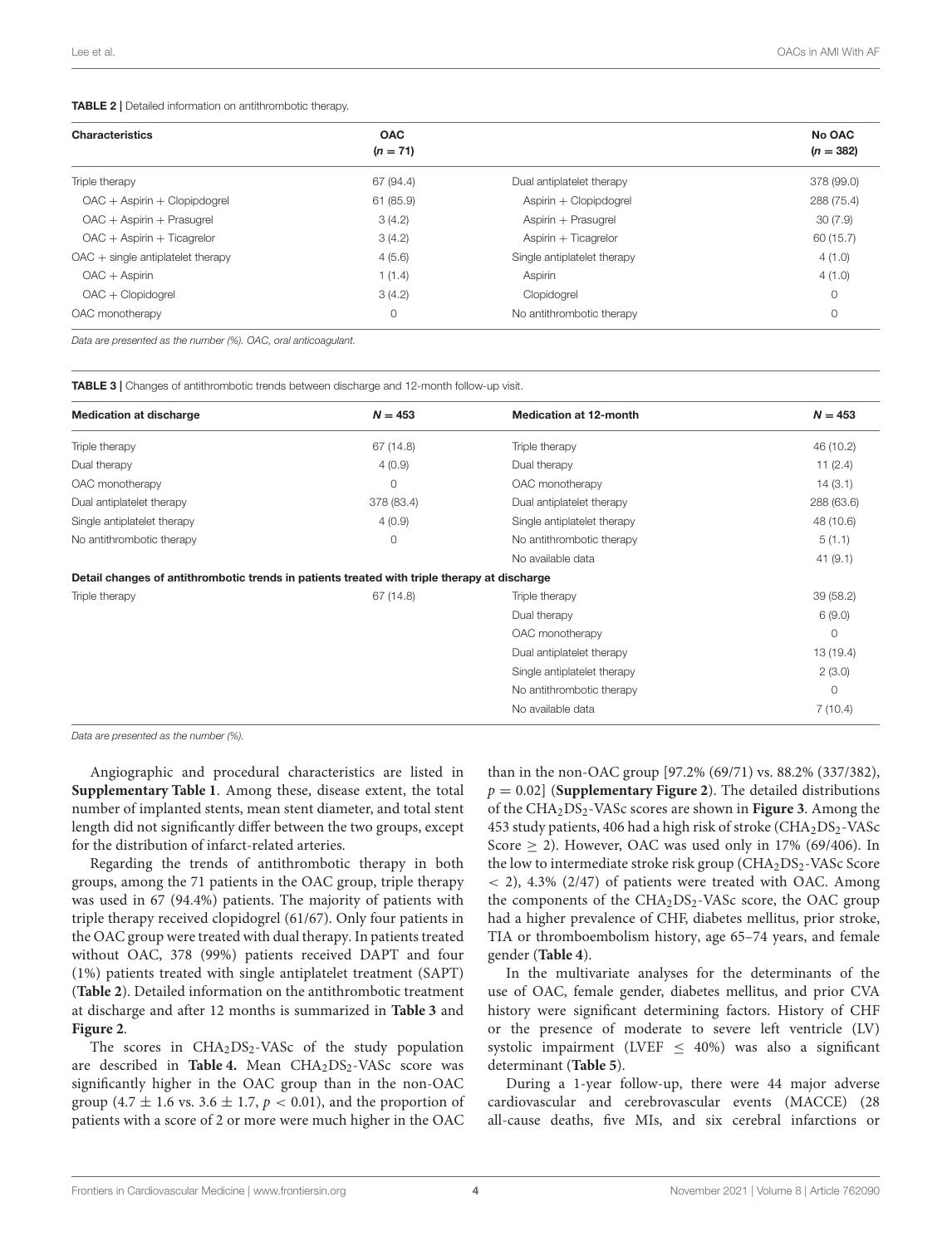TIAs) after stent implantation, and no significant difference was noted between the OAC and non-OAC groups in both the crude- and IPTW-analyses (**[Supplementary Table 2](#page-6-0)**).



<span id="page-4-0"></span>FIGURE 2 | Detailed information on the antithrombotic treatment at discharge and 12 months after PCI for AMI. PCI, percutaneous coronary intervention; AMI, acute myocardial infarction.

<span id="page-4-1"></span>

|  | <b>TABLE 4</b>   Detail information of CHA <sub>2</sub> DS <sub>2</sub> -VASc Score. |
|--|--------------------------------------------------------------------------------------|
|  |                                                                                      |

|                | <b>Characteristics</b>                       | <b>OAC</b><br>$(n = 71)$ | No OAC<br>$(n = 382)$ | p value |
|----------------|----------------------------------------------|--------------------------|-----------------------|---------|
| Index          |                                              |                          |                       |         |
| C              | CHF                                          | 40 (56.3)                | 148 (38.7)            | < 0.01  |
| Н              | Hypertension                                 | 49 (69.0)                | 217 (56.8)            | 0.055   |
| A2             | Age $\geq$ 75 years                          | 25(35.2)                 | 136 (35.6)            | 0.95    |
| D              | Diabetes mellitus                            | 33(46.5)                 | 88 (23.0)             | < 0.01  |
| S <sub>2</sub> | Prior stroke or TIA or<br>thromboembolism    | 17 (23.9)                | 23(6.0)               | < 0.01  |
| V              | Vascular disease                             | 71 (100)                 | 382 (100)             |         |
| Α              | Age 65-74 years                              | 32(45.1)                 | 113 (29.6)            | 0.01    |
| Sc             | female gender                                | 27 (38.0)                | 89 (23.3)             | < 0.01  |
|                | CHA <sub>2</sub> DS <sub>2</sub> -VASc Score | $4.7 \pm 1.6$            | $3.6 \pm 1.7$         | < 0.01  |
| Score $\geq 2$ |                                              | 69 (97.2)                | 337 (88.2)            | 0.02    |
| Score $\geq 3$ |                                              | 66 (93.0)                | 266 (69.6)            | < 0.01  |
| Score $\geq 4$ |                                              | 55 (77.5)                | 192 (50.3)            | < 0.01  |
| Score $\geq 5$ |                                              | 40 (56.3)                | 109 (28.5)            | < 0.01  |
| Score $\geq 6$ |                                              | 25(35.2)                 | 46 (12.0)             | < 0.01  |
| Score $\geq 7$ |                                              | 7(9.9)                   | 19(5.0)               | 0.10    |

*Data are presented as the mean* ± *SD or number (%).*

*OAC, oral anticoagulant; CHF, congestive heart failure; TIA, transient ischemic attack.*

The rates of MACCE, composite all-cause death and MI, composite cardiac death, and MI were also not significantly different between the two groups in both the crudeand IPTW-analyses.

### **DISCUSSION**

The principal findings of the current study were as follows: (1) in real-world practice, the prevalence of AF in AMI patients was 5.4%; (2) only 15.7% of total AMI patients were treated with OAC although 89.6% of them were indicated for anticoagulation (CHA<sub>2</sub>DS<sub>2</sub>-VASc score  $\geq$  2); (3) the significant determinants for the use of OAC were female gender, diabetes mellitus, prior CVA history, and a history of CHF or the presence of moderate to severe LV systolic impairment.

The prevalence of AF in the entire Korean population was reported to be 67% in a previous study using the National Health Insurance Service database from 2008 to 2015 and the incidence and prevalence of AF increased in the Korean population over time [\(13\)](#page-7-12). However, the prevalence of AF in Korean AMI patients has not been reported to date. Previous studies with the western population reported that AF occurred in 7.2–13.2% of patients with AMI [\(14,](#page-7-13) [15\)](#page-7-14). In the China registry, the prevalence of AF was reported to be 3% in AMI patients [\(16\)](#page-7-15). In the current nationwide study, the prevalence of AF in AMI patients was 5.4% and the trend of annual AF incidence in patients with AMI was stable. A previous study showed that the prevalence of AF was significantly higher in Caucasian (8%) than in black (3.8%), Hispanic (3.6%), and Asian (3.9%) ethnic groups [\(17\)](#page-7-16). Therefore, our study results supported that the prevalence of AF in Asian patients with AMI was relatively lower when compared with Caucasians although more data should be collected [\(16\)](#page-7-15).

Although the presence of AF during AMI has been associated with a worse prognosis (4), OAC was underused, in only ∼15% of the AMI patients with AF undergoing PCI with a stent in the current study. Previous US registry reported only 27% ( $n = 448$ ) of the total population received triple therapy at discharge among the 1,648 patients with AF with non-ST-elevation myocardial infarction who underwent PCI [\(18\)](#page-7-17). The Swedish registry also reported the only 30% (1,848/6,182) of total AMI patients with AF admitted from 1995 to 2002 were prescribed OAC [\(19\)](#page-7-18). The tendency of underused OAC in the current and previous studies could be explained by the concern regarding bleeding complications when patients were treated with triple therapy. Previous nationwide cohort study with AF patients following AMI and PCI showed that triple therapy increased both early and delayed bleeding risk compared with DAPT [\(20\)](#page-7-19). Therefore, the concern for major bleeding may have affected the decision of physicians to not use OAC. However, since the introduction of non-vitamin K oral anticoagulants (NOACs), recent studies consistently showed a significant reduction in major bleeding with NOAC-based treatment compared with the vitamin K antagonist-based therapies, resulting in a rapid increase in triple therapy with NOAC after PCI for AMI in AF patients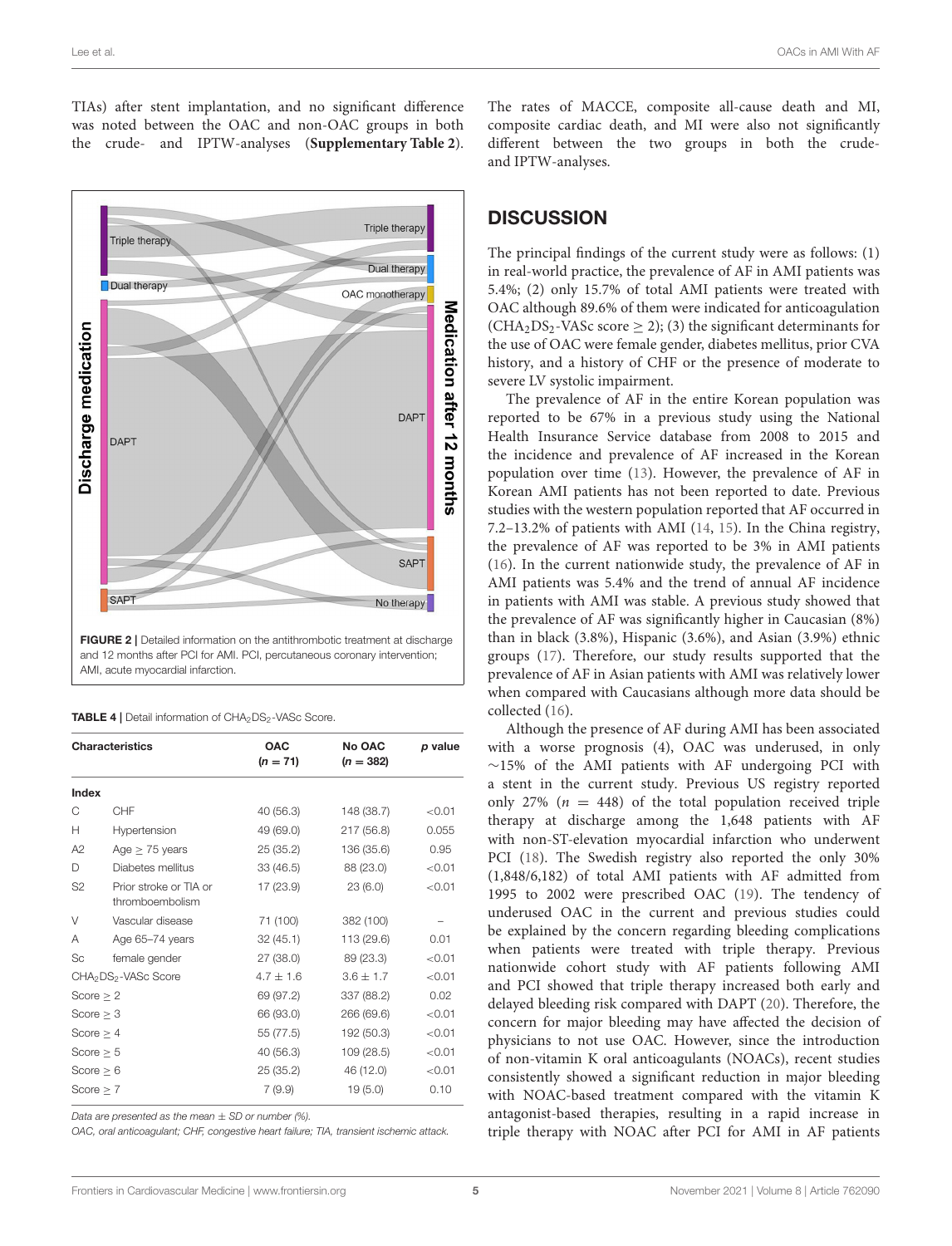

<span id="page-5-1"></span><span id="page-5-0"></span>TABLE 5 | Univariate and multivariate analyses regarding the determinants for OAC usage.

| <b>Variables</b>                                         | Univariate analysis |         | Multivariate analysis <sup>†</sup> |         |
|----------------------------------------------------------|---------------------|---------|------------------------------------|---------|
|                                                          | OR (95% CI)         | P-value | OR (95% CI)                        | P-value |
| Age $\geq$ 75 years                                      | $0.98(0.58 - 1.67)$ | 0.95    |                                    |         |
| Body mass index, kg/m <sup>2</sup>                       | $1.05(0.97 - 1.13)$ | 0.24    |                                    |         |
| Female gender                                            | $2.02(1.18 - 3.45)$ | 0.01    | 2.11 (1.17-3.79)                   | 0.01    |
| Hypertension                                             | 1.69 (0.99-2.91)    | 0.06    | $1.02(0.56 - 1.87)$                | 0.95    |
| Diabetes mellitus                                        | $2.90(1.72 - 4.90)$ | < 0.01  | $2.37(1.35 - 4.17)$                | < 0.01  |
| Dyslipidemia                                             | 1.99 (0.89-4.44)    | 0.09    | 1.77 (0.73-4.29)                   | 0.21    |
| Prior CVA                                                | 4.91 (2.47-9.79)    | < 0.01  | 4.19 (2.00-8.75)                   | < 0.01  |
| $CKD \geq$ stage 4 (eGFR<30)                             | 1.03 (0.34-3.09)    | 0.96    |                                    |         |
| <b>NSTEMI</b>                                            | $1.55(0.93 - 2.57)$ | 0.09    | $1.46(0.84 - 2.53)$                | 0.18    |
| CHA <sub>2</sub> DS <sub>2</sub> -VASc Score $\geq 2$    | 4.61 (1.09-19.44)   | 0.04    | $1.51(0.32 - 7.21)$                | 0.60    |
| CHF                                                      | $2.04(1.22 - 3.41)$ | < 0.01  | $1.89(1.09 - 3.30)$                | 0.02    |
| Anemia (Hb $<$ 11 g/dL)                                  | $0.98(0.39 - 2.42)$ | 0.96    |                                    |         |
| Thrombocytopenia (platelet count < $100 \times 10^9$ /L) | $0.77(0.09 - 6.32)$ | 0.80    |                                    |         |
| LM involvement                                           | $1.14(0.38 - 3.46)$ | 0.82    |                                    |         |
| Stent number                                             | $0.92(0.52 - 1.65)$ | 0.79    |                                    |         |
| Mean stent diameter                                      | $0.88(0.49 - 1.57)$ | 0.67    |                                    |         |
| Total stent length                                       | $0.99(0.98 - 1.02)$ | 0.84    |                                    |         |

*† Any variable with P* < *0.1 on univariate analysis was included in the multivariate models.*

*OAC, oral anticoagulant; CVA, cerebrovascular accident; eGFR, estimated glomerular filtration rate; CHF, congestive heart failure; Hb, hemoglobin; LM, left main artery.*

[\(21\)](#page-7-20). As a result, the current guidelines recommend the preferable use of NOAC over vitamin K antagonists [\(21\)](#page-7-20). In the era of NOAC, further study regarding recent trends of antithrombotic therapy in patients with AF and AMI is needed.

Cardiac catheterization with radial access has been reported to be more beneficial than femoral access with fewer occurrences of hemorrhagic events and short-term cardiac death [\(22\)](#page-7-21). In the current study, only 27.6% (125/453) of total patients underwent PCI via transradial access. The proportion of transfemoral access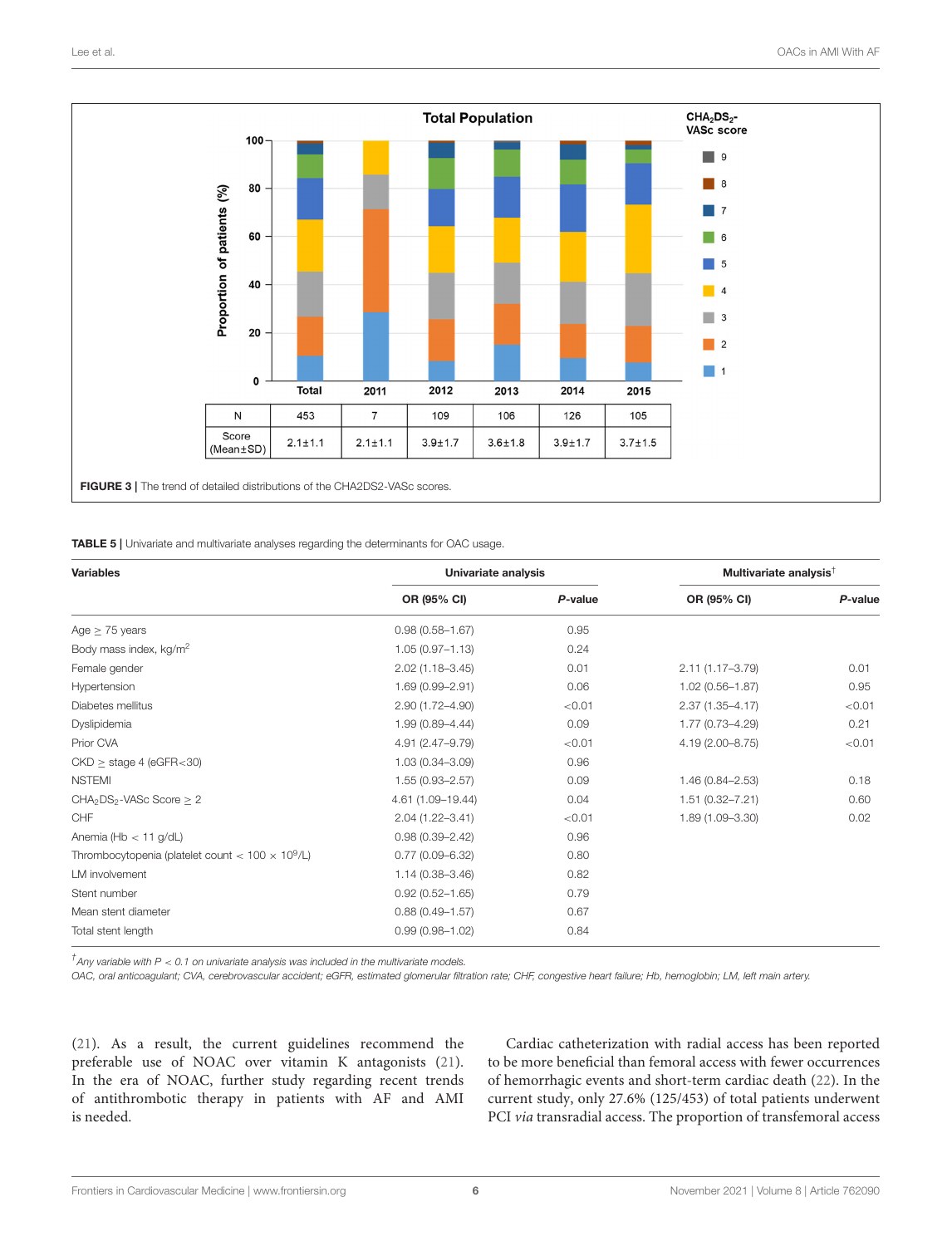is somewhat high, which may have affected the operator to be reluctant to prescribe OAC.

There are concerns regarding the major bleeding due to the intensive combination antithrombotic therapy. Thus, current guidelines recommend that early cessation of aspirin and continuation of dual antithrombotic therapy with an OAC plus clopidogrel up to 6–12 months in patients with AF at increased risk of stroke (CHA<sub>2</sub>DS<sub>2</sub>-VASc score  $\geq$  2) who have undergone PCI with stent implantation for ischemic heart disease [\(7,](#page-7-6) [8\)](#page-7-7). Although this study was a study of patients from November 2011 to December 2015, the ESC guideline for STEMI published in 2012 also strongly recommended triple therapy with minimal duration to reduce bleeding risk in patients with obligatory indication for OAC after stent placement (Class 1, Level C) [\(23\)](#page-7-22). However, unlike the recommendation of the guidelines, 14.8% (67/453) of AF patients who underwent PCI for AMI were treated with triple therapy at discharge, of which the majority of patients (58.2%) maintained triple therapy for 1 year. Therefore, further research and discussion on this area are needed.

A previous nationwide population-based study reported that the prior CVA history and congestive heart failure were significantly associated with a higher triple prescription rate in patients with AF undergoing PCI [\(9\)](#page-7-8). In the current study, we also found that the prior CVA history and a history of CHF or the presence of moderate to severe LV systolic impairment were significant determinants for physicians to the use of OAC. Additionally, female gender and diabetes mellitus were significant factors affecting OAC usage. Among the components of the CHA<sub>2</sub>DS<sub>2</sub>-VASc score, our study results showed that older age and hypertension did not affect the use of OAC. This might be explained by the fact that previous studies, including the current study, were for patients with ischemic heart disease and AF, rather than overall AF patients, indicating different characteristics of OAC usage.

This study had several limitations. First, this study was a non-randomized, observational study, which has inherent selection and information biases. Second, the current study was conducted on patients registered in the registry, thus the results were difficult to apply with representation and in hypothesis generation. Third, details of the prescription of the OAC such as treatment duration of OAC and type of OAC (vitamin K antagonist or NOAC) were not considered. However, we identified the trend of change in antithrombotic therapy between the hospital discharge and 12 months after PCI. Fourth, currently available data did include only in-hospital bleeding events. Fifth, the comparison of 12-month clinical outcome was done by classifying the patients based on OAC usage at the time of hospital discharge without considering the treatment duration or type of OAC, or concomitant antiplatelet agents, so the results should be interpreted with caution. Nevertheless, this study expects physicians to be able to understand the trends in the use of OAC usage in patients with AMI and AF.

# **CONCLUSION**

The nationwide prospective dedicated AMI registry demonstrated that the prevalence of AF was 5.4% in patients with AMI. Moreover, contrary to the guidelines, OAC was underused, in only ∼15% of the AMI patients with AF undergoing PCI with a stent in real-world practice. The significant determinants for the use of OAC were female gender, diabetes mellitus, prior CVA history, and a history of CHF or the presence of moderate to severe LV dysfunction, although the older age and hypertension did not affect the use of OAC among the components of the CHA<sub>2</sub>DS<sub>2</sub>-VASc score.

# DATA AVAILABILITY STATEMENT

The data supporting the conclusions of this article are available from the corresponding author upon reasonable request.

# ETHICS STATEMENT

The studies involving human participants were reviewed and approved by Institutinal Review Board of each participating center. The approval number was CNUH-2011-172 at Chonnam National University Hospital. The patients/participants provided their written informed consent to participate in this study.

# AUTHOR CONTRIBUTIONS

O-HL and YK study concept and design, acquisition, analysis, and interpretation of data, drafting for the manuscript, and critical revision of the manuscript for important intellectual content. YK, D-KC, J-SK, B-KK, DC, M-KH, MJ, and YJ acquired the data. D-KC, DC, M-KH, and YJ supervised the progress of the study. All authors listed have made a substantial, direct and intellectual contribution to the work, and approved it for publication.

### FUNDING

This work was supported by a faculty research grant from Yonsei University College of Medicine (6-2020-0161) and a research seed money grant of Internal Medicine in Yongin Severance Hospital.

### ACKNOWLEDGMENTS

The authors would like to thank the clinical investigators of the Korea Acute Myocardial Infarction Registry.

# SUPPLEMENTARY MATERIAL

<span id="page-6-0"></span>The Supplementary Material for this article can be found [online at: https://www.frontiersin.org/articles/10.3389/fcvm.](https://www.frontiersin.org/articles/10.3389/fcvm.2021.762090/full#supplementary-material) 2021.762090/full#supplementary-material